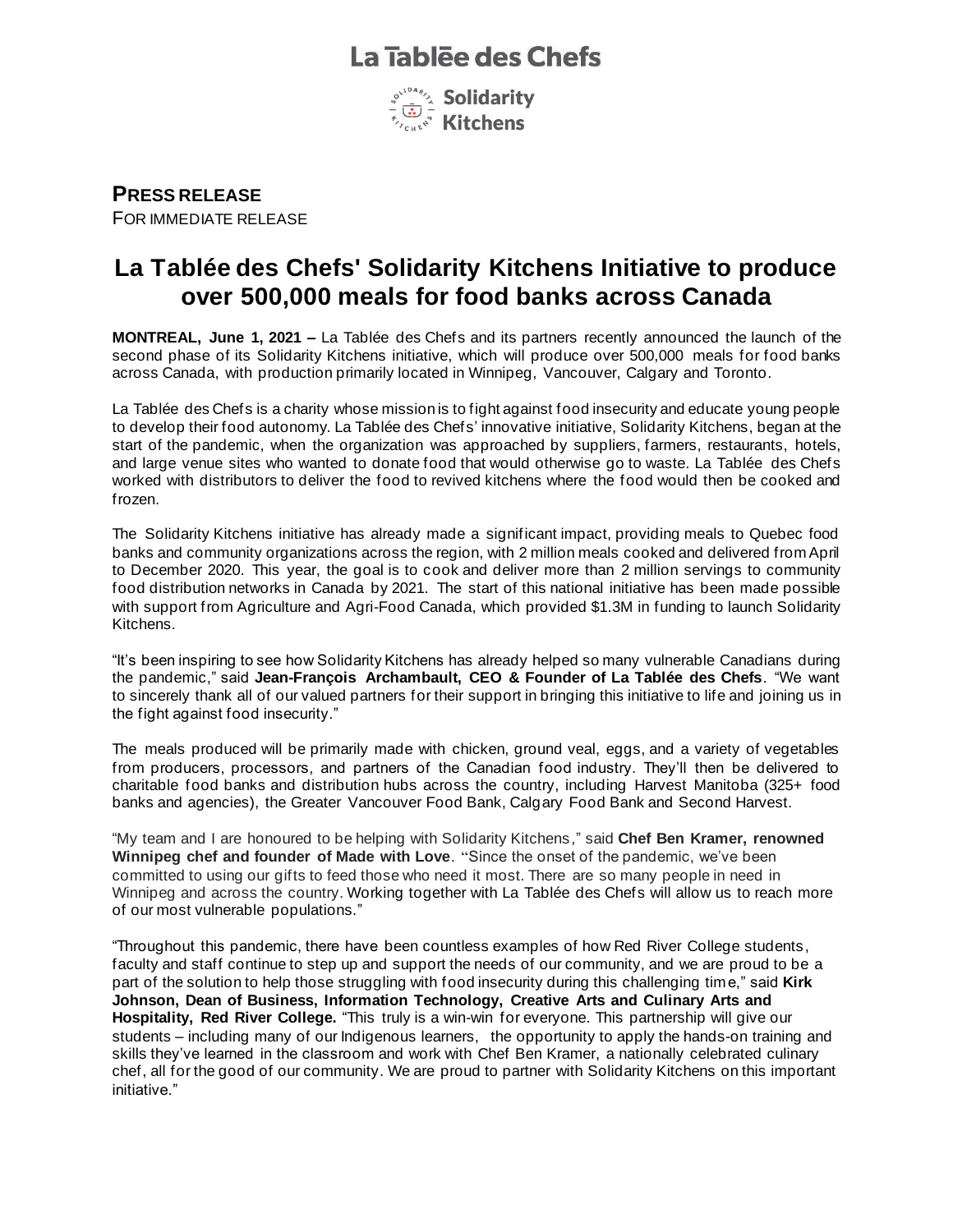"Harvest Manitoba is extremely pleased to support the national Solidarity Kitchens initiative by La Tablée des Chefs", said **Keren Taylor-Hughes, CEO, Harvest Manitoba**. "The demand for food has significantly increased during the pandemic, and the 100,000 meals we receive will be provided to members of our Community Food Network so they can provide home cooked meals to hungry Manitobans."

"As the pandemic continues to have an impact on residents in our city, the 100,000 meals being provided through this initiative will be very helpful to Harvest Manitoba as they support local food banks," said **Mayor Brian Bowman**. "Food security has affected many Winnipeggers as a result of the pandemic and this initiative from La Tablée des Chefs will help ensure meals are available for those who need it most."

The Solidarity Kitchens that participated in making these meals were paid \$1.00 per meal, ensuring that all chefs and valuable workers in the hospitality industry are supported during this difficult time. This initiative will continue to support the food security needs of our communities this year. If you are interested in getting involved or donating, please visit www.tableedeschefs.org for more information.

## **Solidarity Kitchens at a glance**

- At the beginning of the pandemic, the food and hospitality industry was hit hard. As the weeks progressed, La Tablée des Chefs was approached by many suppliers, farmers, restaurants, hotels and large venue sites who wanted to donate food that would otherwise go to waste. La Tablée contacted chefs at restaurants and large kitchen sites and organized food delivery to these places where the food would then be cooked and frozen. This was the beginning of the innovative initiative known as Solidarity Kitchens.
- **Over 600 tons of fresh and frozen food** offered by producers, processors and partners of the food industry across Canada will be cooked.
- In 2021, **100,000 meals** will be delivered to Harvest Manitoba (325+ food banks and agencies), Second Harvest, Greater Vancouver Food Bank and the Calgary Food Bank.
- **Major partners include**:
	- o Government of Canada
	- o Sobeys Inc.
	- o Egg Producers Federation of Quebec in collaboration with Burnbrae Farms
	- o Saputo Inc.
	- o Bonduelle
- **Solidarity Kitchen Partners**:
	- o Canucks Hospitality Team at Rogers Arena
	- o Calgary Stampede
	- o Red River College
	- o Kitchen24
	- o Fairmont Royal York

# **About La Tablée des Chefs**

La Tablée des Chefs is a charity whose mission is to feed people in need and develop culinary education for young people. www.tableedeschefs.org.

### *Our Mission: Feed and Educate.*

*Since 2002, La Tablée des Chefs has made it possible to feed those dealing with food insecurity by*